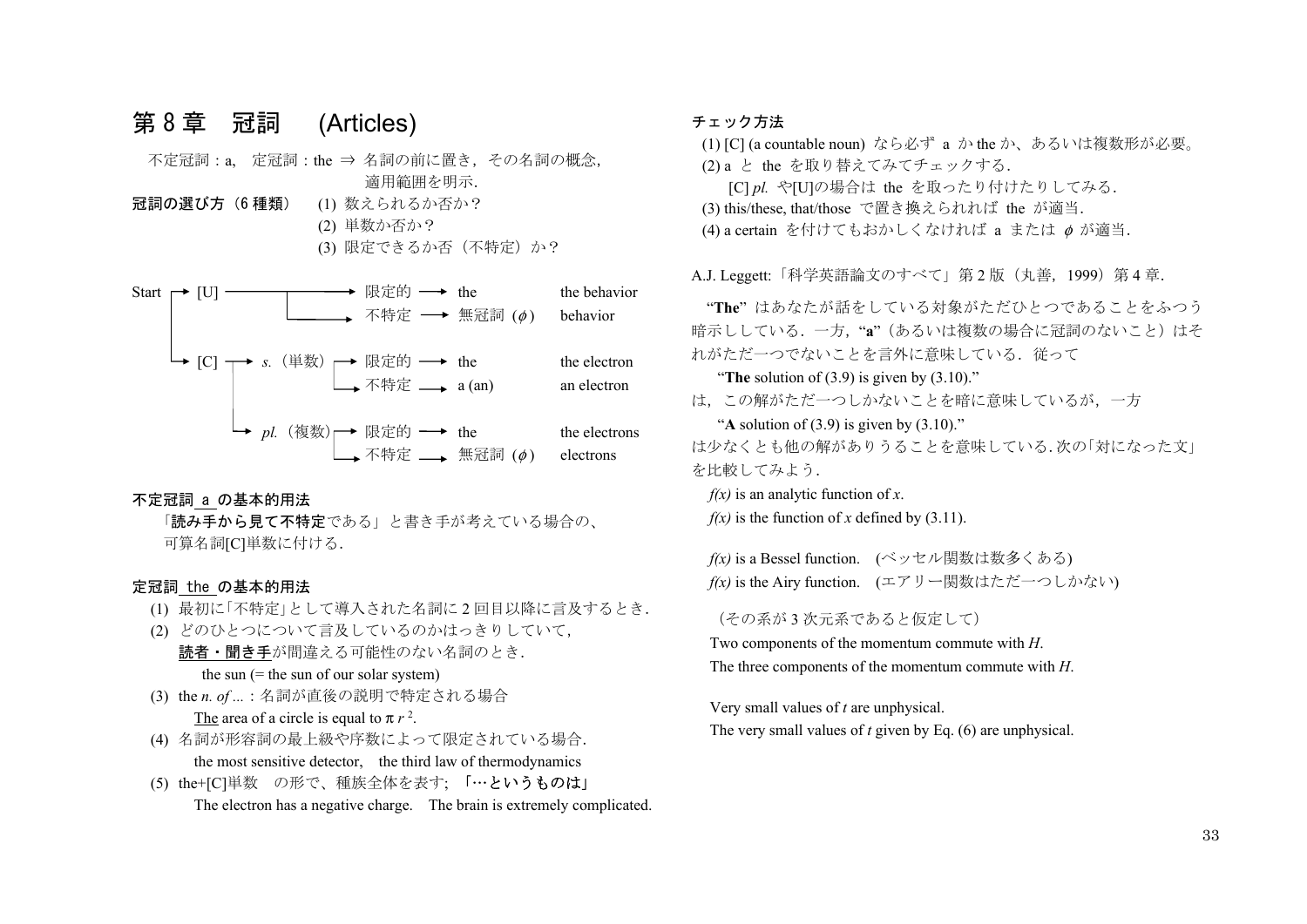(Exercise 8-1) カッコのなかに適当な冠詞,またはφ(無冠詞)を入れよ.

- 1. The weight of (1 ) molecule is the sum of the weights of all the atoms that constitute (2 ) molecule.
- 2.  $(3)$  ) Internet is  $(4)$  ) phenomenon of the late twentieth century. 3. Pick (5 ) point on this curve and draw (6 ) tangent to
- $(7 \t) point.$
- 4. (8 ) Dirac's theory lead to (9 ) equation of motion for an electron treated as a point particle.

Heisenberg's uncertainty principle; the uncertainty principle Maxwell's equations, Ohm's law the Bohr radius, the Boltzmann constant, the Planck constant

- 5. Figure 4 shows (10 ) X-ray diffraction patterns for (11 ) films prepared at substrate temperatures of 140°C and 400°C.
- 6. (12 ) point at which these convex and concave curves meet is called (13 ) point of inflection.

the convex and the concave curve  $\quad \mathfrak{b} \ \mathfrak{\Box}$ (the structures and properties of conducting polymers)

7. (14 ) diagonal of (15 ) parallelogram divides (16 ) parallelogram into (17 ) two congruent triangles.

原田豊太郎:「英語論文執筆ガイド」(講談社, 2002)などより.

- (Exercise 8-2) Fill in the parentheses with the most appropriate articles (a, an, the, or Φ. まずは語感も重視してすばやく解答し、次に上の「選び方」を参考に じっくり検討せよ.
- (1) (1 ) probability of  $(2)$  ) event in  $(3)$  ) ideal experiment is given by  $(4 \cup \text{square of } (5 \cup \text{absolute value of } (6 \cup \text{complex number})))$  $\psi$  which is called (7 ) probability amplitude.
	- $P =$ probability  $\nu$  = probability amplitude  $P = |y|^2$ .
- (2) When (8 ) event can occur in (9 ) several alternative ways,  $(10)$  probability amplitude for  $(11)$  event is  $(12)$  sum of  $(13$  ) probability amplitudes for  $(14)$  each way considered separately. There is (15 ) interference.

$$
\psi = \psi_1 + \psi_2
$$
  

$$
P = |\psi_1 + \psi_2|^2.
$$

(3) If (16 ) experiment is performed which is capable of determining whether  $(17)$  ) one or another alternative is actually taken,  $(18)$  probability of (19 ) event is  $(20 \t)$  sum of  $(21 \t)$  probabilities for  $(22 \t)$  each alternative. (23 ) interference is lost.

 $P = P_1 + P_2.$ 

From R. P. Feynman, R. B. Leighton, and M. L. Sands: *The Feynman Lectures on Physics* (Addison-Wesley, 1965) Vol. III, Sec. 1-7.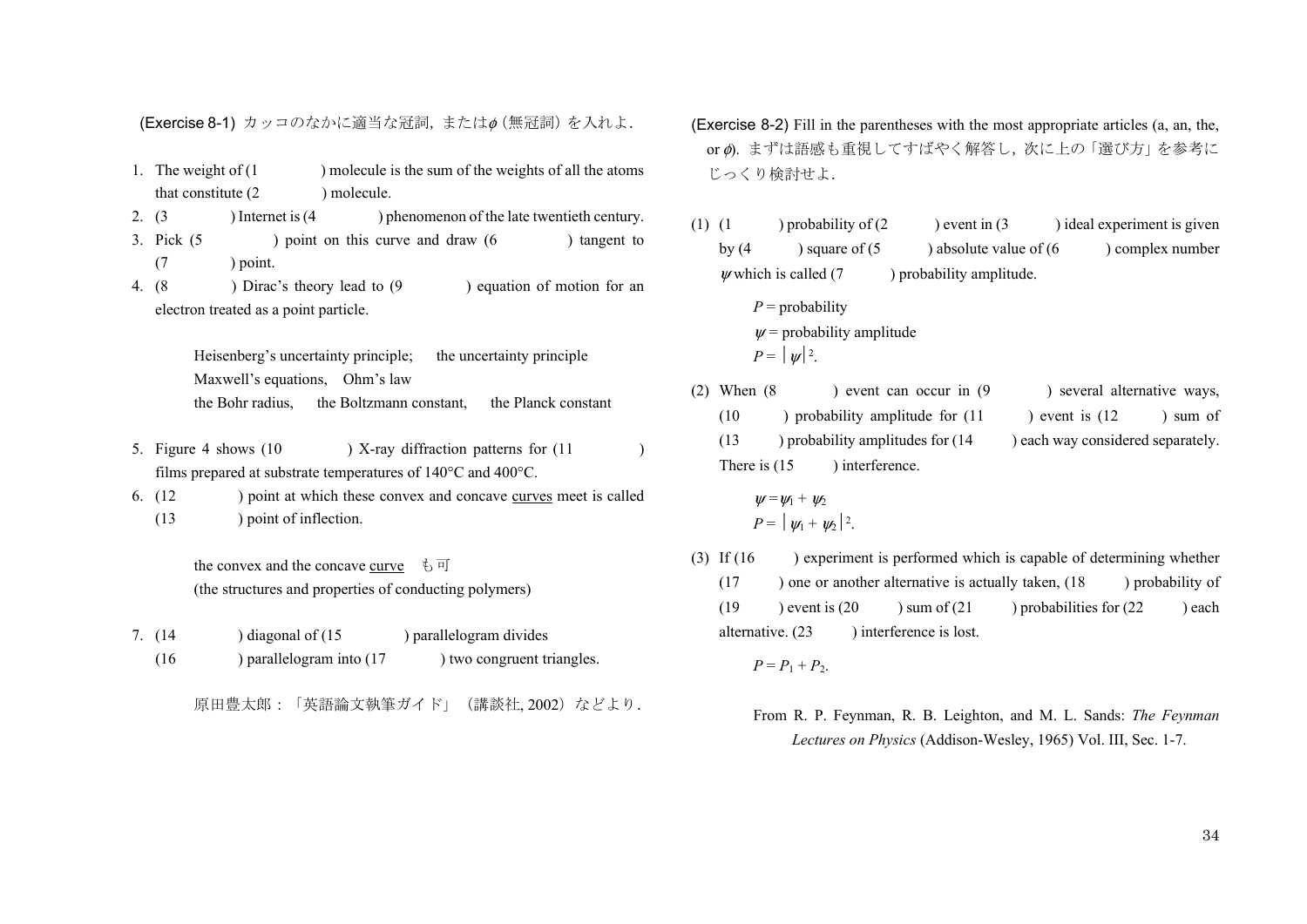(Exercise 8-3) Complete the following passage by filling in the most appropriate articles (a, an, the, or  $\phi$ ).

At about one-hundredth of (1 ) second, (2 ) earliest time about which we can speak with  $(3 \t)$  any confidence,  $(4 \t)$ temperature of (5 ) universe was about (6 ) hundred thousand million  $(10^{11})$  degrees Centigrade. This is much hotter than in (7 ) center of even (8 ) hottest star, so hot, in (9 ) fact, that (10 ) none of (11 ) components of (12 ) ordinary matter, (13 ) molecules, or atoms, or even (14 ) nucleus of (15 ) atoms could have held together. Instead, (16 ) matter rushing apart in this explosion consisted of  $(17 \t)$  various types of  $(18 \t)$  so-called (19 ) elementary particles, which are (20 ) subject of (21 ) modern high-energy nuclear physics.

From S. Weinberg: *The First Three Minutes* (Basic Books, 1993).

(Exercise 8-4) Complete the following passage by filling in the most appropriate articles (a, an, the, or  $\phi$ ).

One of (1 ) most popular beliefs about (2 ) "strangeness" of (3 ) quantum mechanics has to do with (4 ) Heisenberg uncertainty principle, which states that it is impossible to know with  $(5 \t\t\t\t)$ total precision both (6 ) momentum and the position of (7 ) object at (8 ) same time. In (9 ) common understanding, the uncertainty principle is taken for (10 ) statement that (11 ) world is unpredictable. Just  $(12)$  ) opposite is true: The uncertainty principle is actually (13 ) recipe for making (14 ) measurements with (15 ) incredible accuracy.

(Exercise 8-5) Complete the following passage by filling in the most appropriate articles (a, an, the, or  $\phi$ ).

 $(1)$  ) phenomenon of  $(2)$  ) superconductivity is  $(3)$ remarkable example of  $(4 \cdot)$  quantum effects operating on  $(5 \cdot)$  truly macroscopic scale. In (6 ) superconducting material, (7 ) finite fraction of  $(8 \t\t)$  electrons are in  $(9 \t\t)$  real sense condensed into (10 ) "macromolecule" (or "superfluid") which extends over (11 ) entire volume of  $(12 \t\t\t)$  system and is capable of  $(13 \t\t\t)$  motion as (14 ) whole. At  $(15 \t)$  zero temperature  $(16 \t)$  condensation is complete and all (17 ) electrons participate in forming this superfluid, although only those electrons near (18 ) Fermi surface have their motion appreciably affected by (19 ) condensation. As (20 ) temperature is increased, (21 ) fraction of (22 ) electrons evaporate from (23 ) condensate and form (24 ) weakly interacting gas of (25 ) excitations (or "normal fluid"), which also extends throughout  $(26)$  entire volume of  $(27)$  ) system, interpenetrating  $(28)$ superfluid. As (29 ) temperature approaches (30 ) critical value *T*c, (31 ) fraction of (32 ) electrons remaining in (33 ) superfluid tends to zero and  $(34 \times 9)$  system undergoes  $(35 \times 1)$  secondorder phase transition from (36 ) superconducting to the normal state.

From J. R. Schrieffer, *Theory of Superconductivity*, (Perseus Books, 1964/1999) .